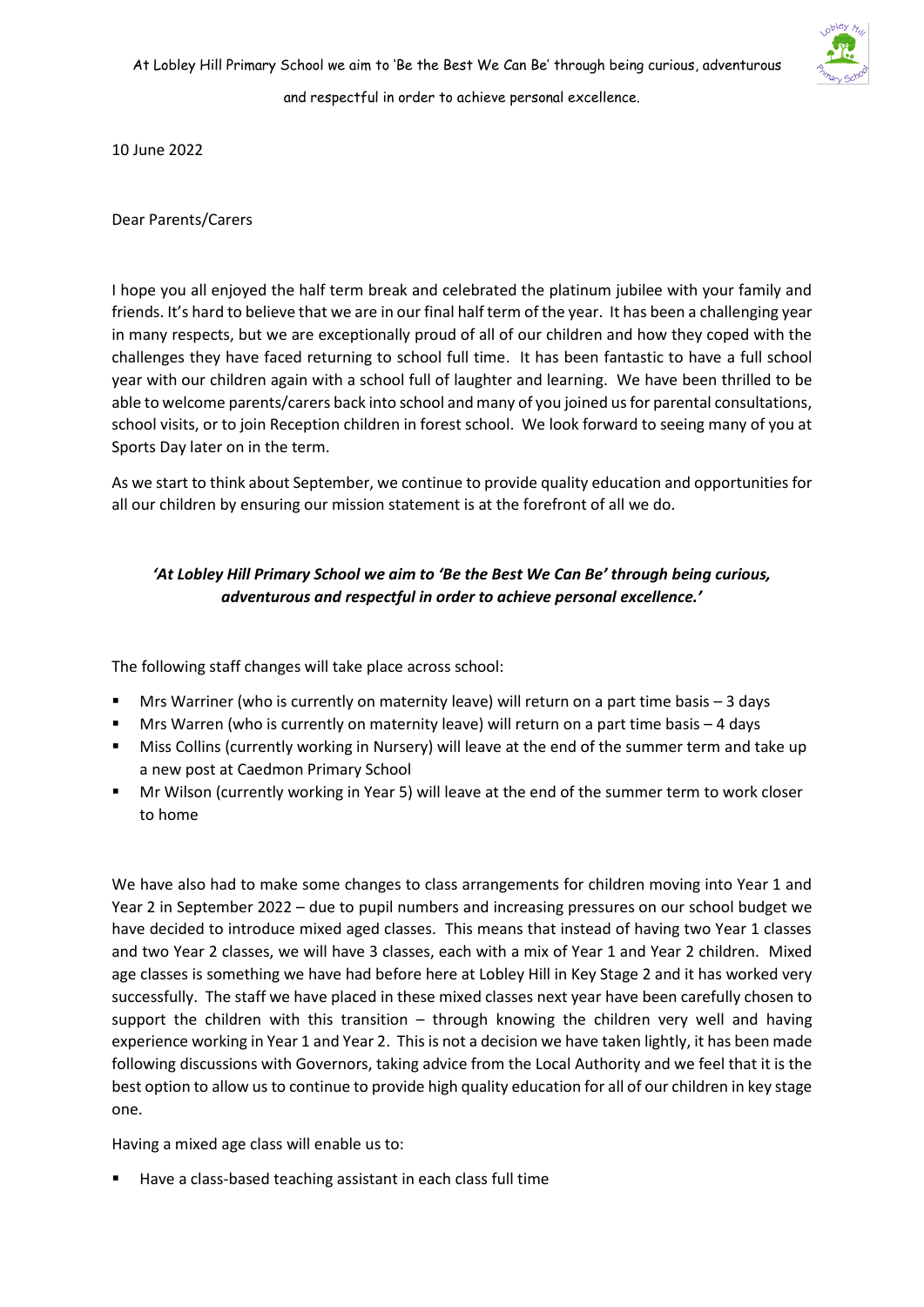- Provide quality education for all children throughout school
- Provide well-resourced additional help and support for children with special educational needs
- Build our rich and balanced curriculum over a two-year cycle, allowing children to continue to experience a wide range of exciting learning opportunities
- Strategically plan and allocate resources across school to address the needs of all children as individuals and in groups

We appreciate that moving to a mixed age structure in Year 1/2 will pose a lot of questions for many of you – so have included a 'frequently asked questions' (FAQ) with this letter. If you have specific questions in regards to your child, please contact a member of our senior leadership team or you are welcome to come and speak to us face to face at a meeting to be held on Wednesday 15<sup>th</sup> June at 5.00pm when we will be available to answer any questions.

Mrs James (Headteacher[\) johannajames@lobleyhillprimary.org.uk](mailto:johannajames@lobleyhillprimary.org.uk)

Mrs Wood-Williams (Deputy Headteacher EYFS/KS1) [LornaWilliams@lobleyhillprimary.org.uk](mailto:LornaWilliams@lobleyhillprimary.org.uk)

Our staffing structure is shared in the table below, but you will find out who your child's class teacher will be when you receive their record of achievement.

| Year       | <b>Teachers</b>             | <b>Teaching Assistants</b> |
|------------|-----------------------------|----------------------------|
| Group      |                             |                            |
| <b>Nur</b> | <b>Miss Cook</b>            | Mrs Fisher                 |
|            |                             | Mrs Eskikaya               |
| Rec        | <b>Miss Martin</b>          | Miss Watson                |
|            | Mrs Ellis/Mrs Wood-Williams | Mrs Taylor                 |
|            |                             | Mrs Ampleford              |
|            |                             | Mrs Patterson              |
| 1/2        | Miss Glendenning            | Mrs Rutherford             |
|            | Miss Smith                  | <b>Miss Stanners</b>       |
|            | Mrs Warriner/Mrs Gray       | Miss Tate                  |
|            |                             | Ms Bambro                  |
| 3/4        | <b>Miss Pattison</b>        | <b>Mrs Harris</b>          |
|            | <b>Miss Collins</b>         | Miss McKenna               |
|            | Mrs Armstrong               | Miss Lubanska              |
| 5          | Miss Thubron                | <b>Miss Elliott</b>        |
|            | Miss McCumiskey             |                            |
| 6          | Mrs Warren/Mr Beattie       | Mrs Reynolds               |
|            | Miss Stephenson             | Mrs Shepherdson            |

### Kind regards

Johanna James

Johanna James Headteacher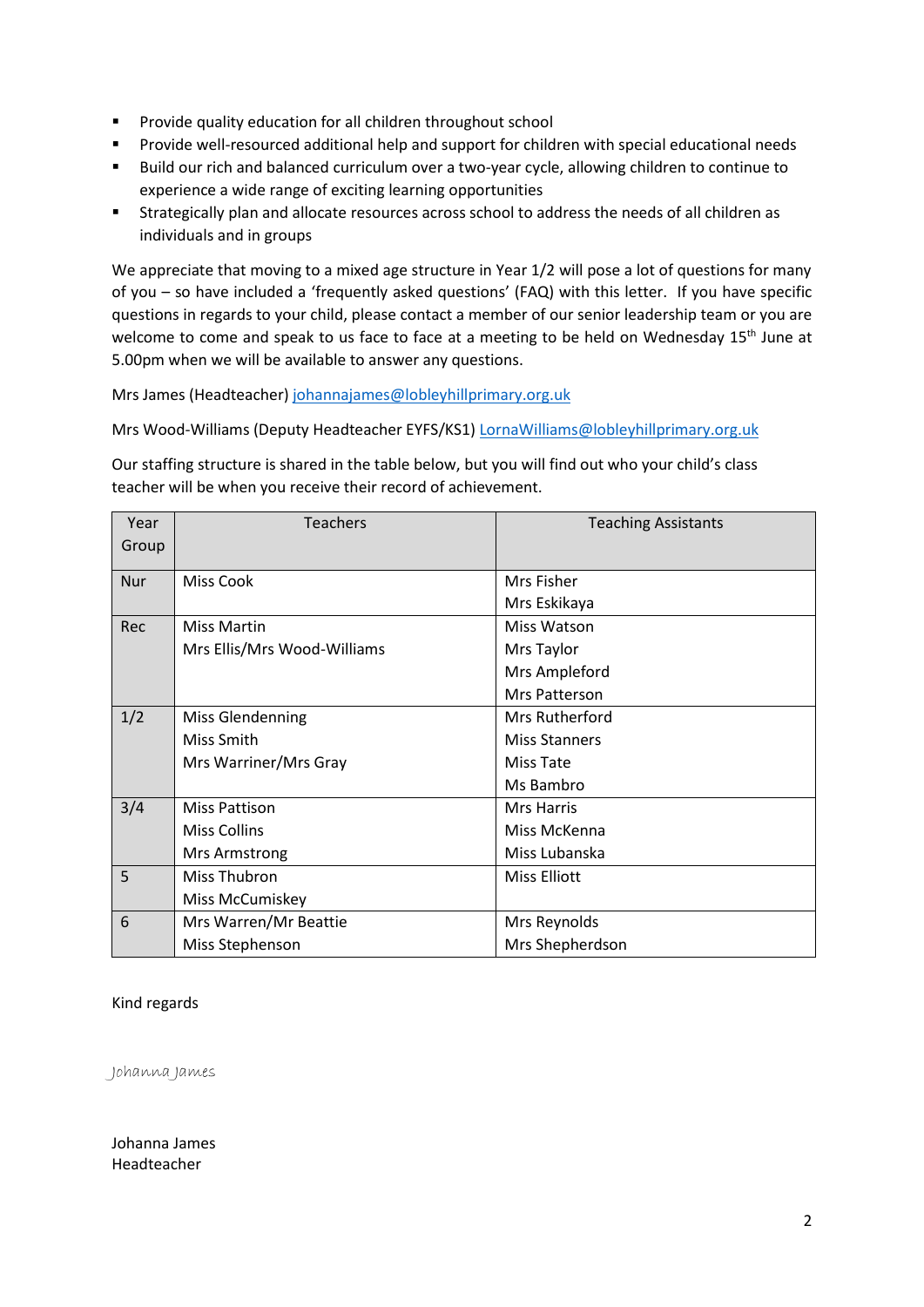#### **Frequently Asked Questions About Mixed Aged Classes**

#### **Why is there a need for mixed aged classes?**

The government funds schools according to pupil numbers. Our published admission number (PAN) is 60 which creates a 2 form entry school. A fall in our roll, which unfortunately is a national picture at the moment, alongside increasing pressure on our school budget means that school is no longer in a position to financially support a 2 form entry in all year groups. We considered a range of options with our governing body and balanced these against factors such as class size limits with early years and key stage 1 and the challenges of teaching across two key stages and decided the best option was to combine Years 1 and 2 from September 2022 and to continue with mixed classes in Year 3 and 4.

#### **How will two year groups be taught alongside each other in one classroom?**

All children develop at different rates and this is the case within a class of children the same age – all classes in school have a wide range of abilities, maturity and needs regardless of the age of the children. Teachers will plan and deliver work appropriate to the developmental stage at which the children are working ensuring that their individual needs are catered for. Groupings within class are already flexible allowing children of differing abilities to be access differentiated work and tasks according to their individual strengths and needs. Challenge is offered for those who need it and further support for those who require it.

### **How will teachers plan ensuring coverage of both year group curriculums?**

For our foundation subjects, e.g., Geography and History, curriculum content isn't split into year groups – there is an end of key stage expectation therefore enabling us to develop a two-year cycle ensuring content is not repeated unless it needs to be built upon. For English and Maths, the majority of the curriculum will be taught in separate year groups to enable coverage of the different objectives. Our Maths and English subject leaders will publish a video on our website over the next few weeks with additional information.

### **How will we ensure the highest academic expectations for all children?**

Achieving the highest academic outcomes for our children has always been a priority for us and this will not change. A mixed age classroom means that children will have greater flexibility to learn with children of their own developmental stage. Children who find aspects of the curriculum challenging will continue to be supported in the same way they have been in single year classes and those who are working above the expected standard will be provided with work which both deepens their understanding and moves them on to explore new concepts and have further opportunities to apply their knowledge, understanding and skills.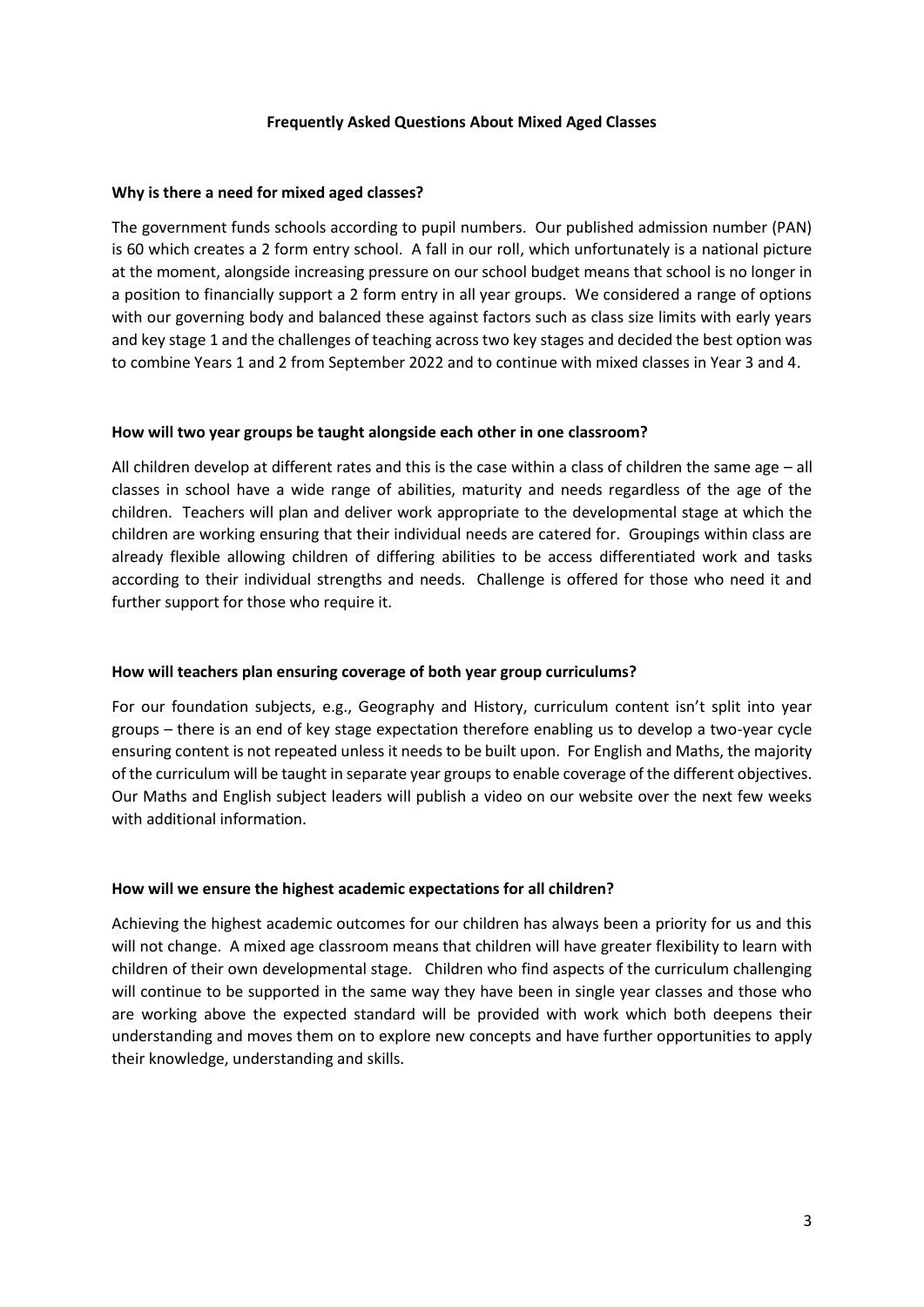# **How will we ensure that children cope socially and emotionally with the changes in their current class structures?**

Having had mixed aged classes at Lobley Hill has given us the experience and confidence to know that children thrive in these classes. They learn to form wider friendships, relate to broader groups of children and become very confident individuals working in an environment where they are confident to seek support from their peers and older peers. We will monitor individual children very carefully for any signs that they are finding the change difficult to cope with and implement strategies from our Thrive programme linked to friendships and coping with change for all children in the first instance to support the move into their new classes. Additional transition activities will be in place for children in these year groups to enable them to get to know their new classmates before the summer holidays.

# **How will we create the new class structures ensuring all children still remain within friendship groups?**

We will consider a number of factors when creating the new classes such as pre-existing friendship groups and social groups, current attainment of the children together with social and emotional concerns. We feel this will give the children an opportunity to not only develop new friendships and social groups but build confidence and resilience too. Current class teachers and teaching assistants will be heavily involved in creating the new classes as they know the children best.

### **How will mixed age classes support my child's transition from EYFS to KS1?**

Our curriculum in Year 1/2 will ensure Reception children have a smooth transition into Key Stage One. As you know, children in Reception learn through child-initiated learning opportunities and adult led group times. This approach continues into Year 1/2 where their day will combine child-initiated learning; small group led by an adult; whole class teaching and one to one support. This approach has been successful for previous year groups transitioning into KS1 and is supportive of child development needs for Year 2 age children.

### **How will you manage statutory testing (SATS and Phonics Screening) across both year groups?**

Children in both years 1 and 2 are subject to statutory testing, with year 1 children undertaking the Phonics Screening Check and year 2 children undertaking SATs. We are committed to achieving the best possible standards for our children without teaching to a test or for a test. Year 1 children will be prepared for phonics screening in the same way as they would be every year with high quality phonics teaching enabling the children to confidently decode when the time comes for the assessment. Likewise, year 2 children will be taught the year 2 curriculum and exposed to SATs preparation throughout the year as part of their usual classroom practice.

### **Will my child be held back in anyway in a mixed age class?**

Definitely not! The different ways in which teaching and learning is structured and organised in primary schools means that it can be tailored to meet the needs and attainment levels of the children within the class, regardless of their age. Our teaching staff are very experienced at meeting the needs